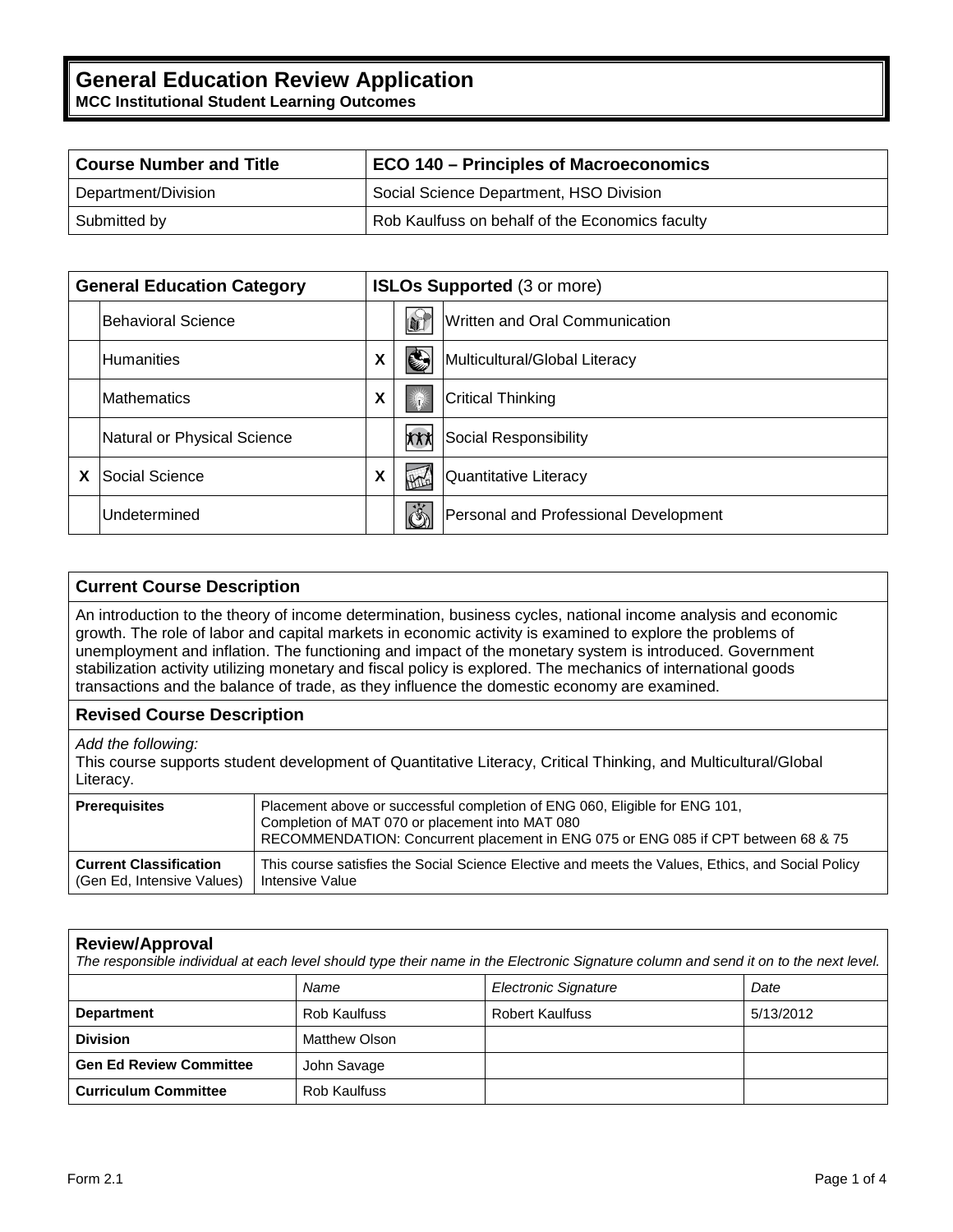# **ISLO 1 Quantitative Literacy**

## **Course Outcomes**

Students will be able to interpret and analyze economic data and graphs in nominal, real (inflation adjusted), and proportional (e.g. % of GDP) terms. This will include the ability to:

- Find credible sources of data over relevant periods of time, up to and including the present or most recently available period.
- Convert data from nominal to real terms using an appropriate inflation index.
- Convert data into proportional or percentage terms with respect to appropriate reference data.
- Prepare, interpret, and analyze data in various graphical forms
- Describe both the appropriate and inappropriate uses and applications of these different forms of data and graphs (i.e. objective, subjective, cherry picking, etc.)

## **Learning Activities** (Examples)

#### Activity Topics

Tax Reform, Health Care Reform, and Entitlement Reform to address the unsustainable path of U.S. federal spending, revenues, deficits, and national debt.

Activity Types

- Quantitative problems or case studies
- Group exercises, presentations, or class debates

These activities could involve both the Quantitative Literacy and Critical Thinking ISLOs. The public policy reform process can be politically and ideologically contentious and data can easily be used to subjectively justify positions rather than objectively arrive at them. The Quantitative Literacy aspect of the case study will involve laying the groundwork for the Critical Thinking portion with credible and appropriate use of data and graphs as described in the outcomes section above.

#### **Course Artifacts** (Examples)

- Problem set/case study reports
- PowerPoint presentations from debates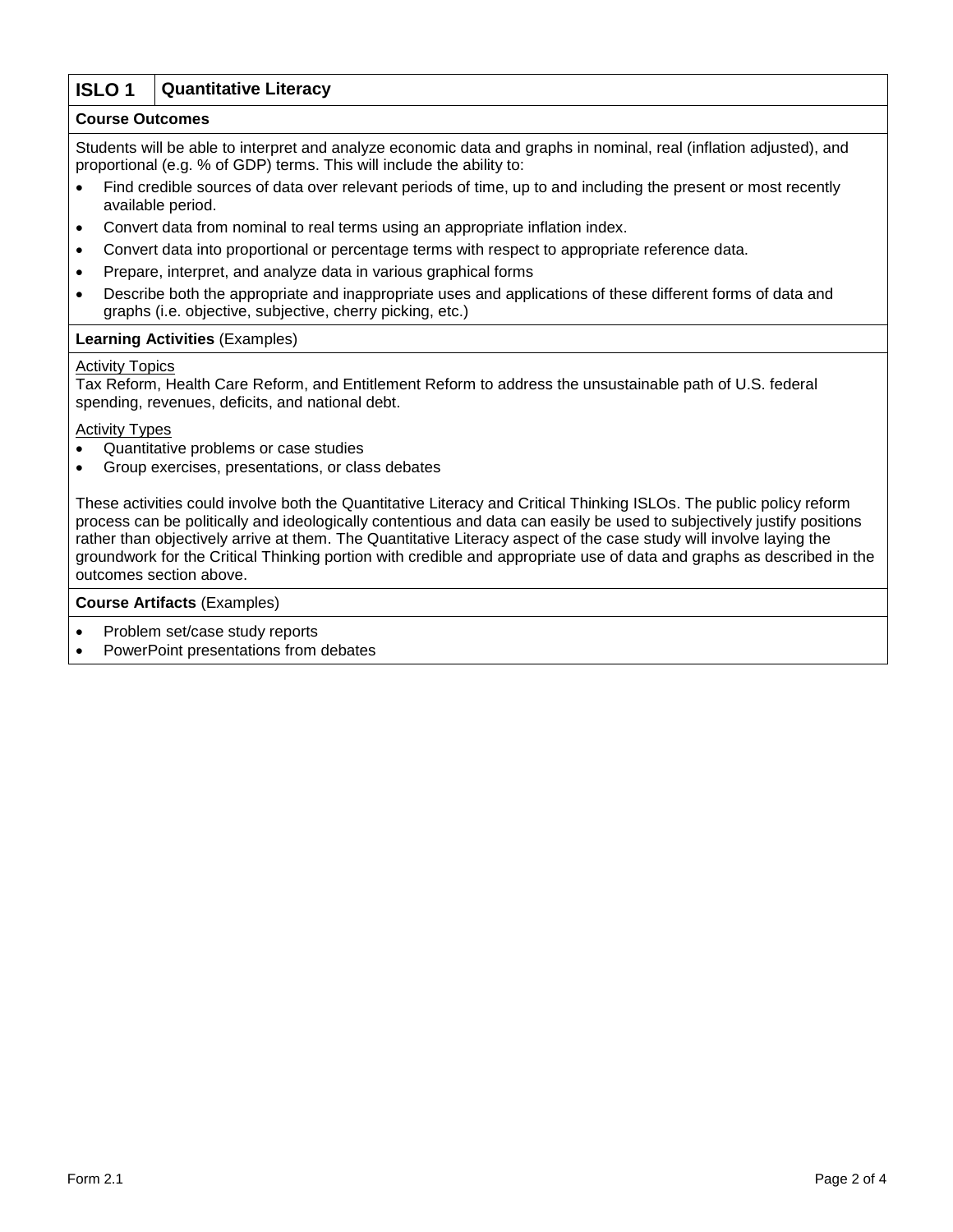# **ISLO 2 Critical Thinking**

## **Course Outcomes**

Students will be able to explain and discuss major economic and public policy issues from a variety of perspectives. This will include the ability to:

- Describe the important events, individuals, and entities involved in a comprehensive and consistent manner
- Identify and articulate the major overarching themes, including the underlying structural concepts or philosophical principles
- Demonstrate critical, in-depth thinking, analysis, and synthesis of the issues involved and develop original and unique insights
- Raise thoughtful questions and propose creative solutions with logical and reasoned arguments and evaluation with multiple perspectives

## **Learning Activities** (Examples)

## Activity Topics

Tax Reform, Health Care Reform, and Entitlement Reform to address the unsustainable path of U.S. federal spending, revenues, deficits, and national debt.

## **Activity Types**

- Quantitative problems or case studies
- Group exercises, presentations, or class debates
- Online discussion boards

These activities could involve both the Quantitative Literacy and Critical Thinking ISLOs. The public policy reform process can be politically and ideologically contentious and data can easily be used to subjectively justify positions rather than objectively arrive at them. Having laid the groundwork with the Quantitative Literacy aspect of the case study, the Critical Thinking portion will emphasize the analysis and evaluation of the policy issues and alternative approaches as described in the outcomes section above.

#### Civic Engagement Alternative

As an alternative to this integrated Quantitative Literacy and Critical Thinking activity focused on public policy reform, a co-curriculum, civic engagement or service learning project could be developed.

**Course Artifacts** (Examples)

- Problem set/case study reports
- PowerPoint presentations from debates
- Essays, term paper
- Online discussion board logs